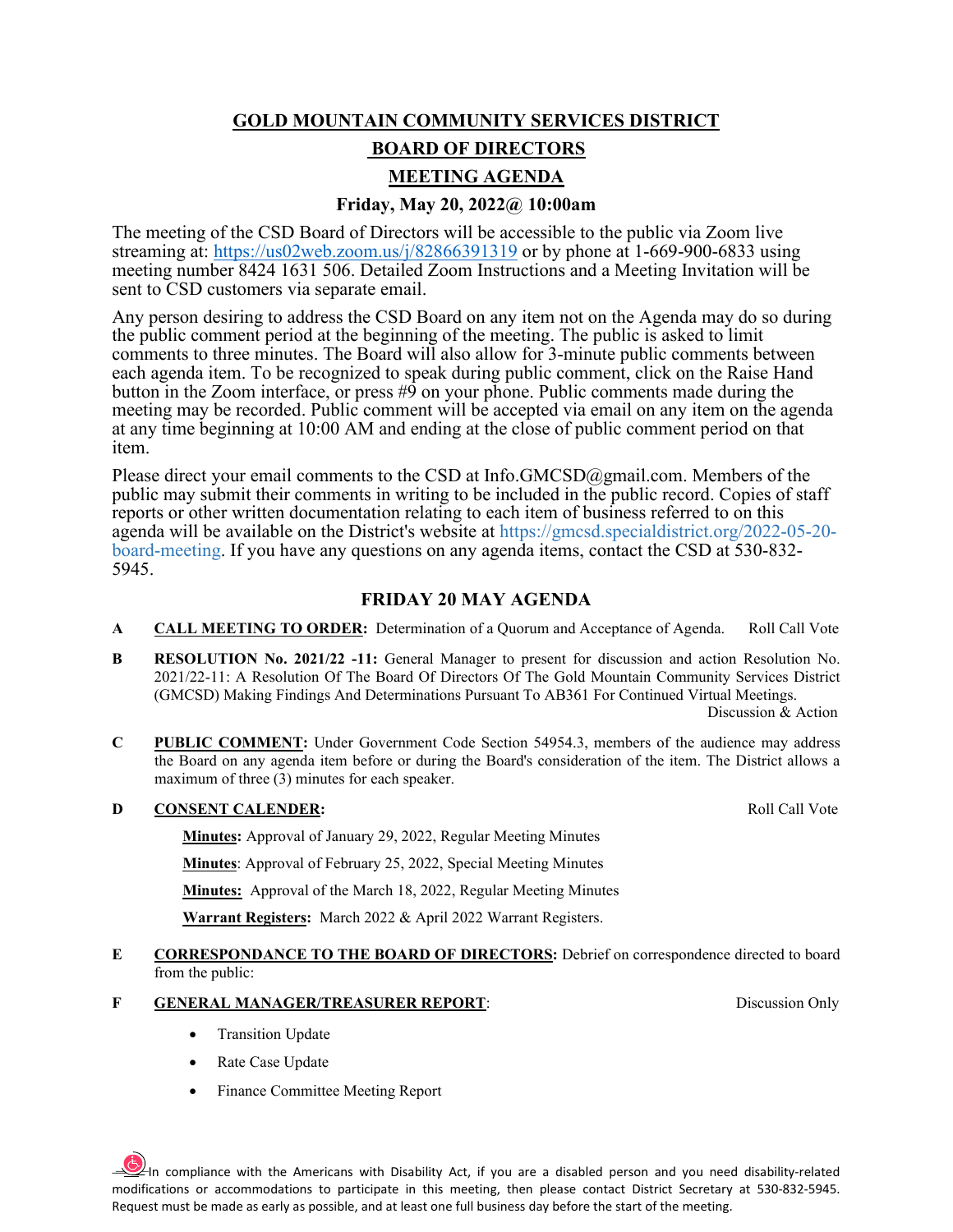- **G BUDGET REPORT AND FINANCIALS FOR MARCH APRIL 2022**: Review and Acceptance of Reports as presented by the District Treasurer. The Call Vote Roll Call Vote Roll Call Vote
- **H PRESENTATION OF FY 2022-2023 DRAFT BUDGETS** First Review of draft budgets for the FY beginning on 1 July 2022; With and Without rate increase Discussion Only

### **I ANNUAL FIRE TAX**

- **1. Resolution No. 2021-22-12 Adopting Annual 2% Fire Tax Increase** Roll Call Vote
- **2. Resolution No. 2021-22-13 Assessing the Annual Fire Tax for FY 22/23** Roll Call Vote
- **J EMPLOYEE BENEFITS REVIEW:** Recommendation for the formation of an Ad-hoc Employee Benefit<br>Committee Discussion & Possible Action Discussion & Possible Action

### **K OLD BUSINESS:**

- 1. **PERFORMANCE REVIEW EASTERN PLUMAS RURAL FIRE DEPT:** Board President to present for discussion the GMCSD's annual review of the Eastern Plumas Rural Fire Dept Contract.Discussion & Possible Action
- 2. **LOCAL EMERGENCY SERVICES STUDY GROUP (LESSG):** Board President to discuss the latest updates on the possible fire agency consolidation and Discussion Only
- 3. **AD-HOC COMMITTEE CHARTERS:** Board President to present for discussion and possible action, the four draft Standing Committee Charters. Discussion & Possible Action
- 4. **DISTRICT TRANSPARENCY CHALLENGE:** Board President to discuss the latest updates on the District Transparency Challenge Certification through CSDA. Discussion Only
- 5. **FOREST MANAGEMENT UPDATE:** Board President to provide update on the Forest Management program and this year's upcoming efforts. Discussion Only
- 6. **ANNUAL NCA MEETING PARTTICIPATION:** Board President to discuss the CSD's participation and role in the Nakoma Community Association's Annual Meeting on 21 May.

Discussion & Possible Action

### **L NEW BUSINESS:**

- 1. **BOARD MEETING CALENDAR**; Board Secretary to discuss the board meeting calendar for June –<br>Discussion & Possible Action Discussion & Possible Action
- 2. **BOARD INITITIVE TRACKING:** Board President to discuss proposed draft tracking methodology for GMCSD board initiatives. Discussion & Possible Action
- 3. **RESOLUTION No. 2021/22 -14, TO OPPOSE CA INITIATIVE 21-0042A1**: Limits Ability of Voters and State and Local Governments to Raise Revenues for Government Services. Initiative Constitutional Amendment Discussion & Possible Action
- 4. **PROFESSIONAL SERVICES CONTRAT WITH HANSFORD ECONOMIC CONSULTING**  Board President to present a proposed contract to retain professional services from Catherine Hansford on an as needed bases. The contract of the possible Action of the Possible Action
- 5. **RESOLUTION No. 2021/22 -15, TO ENDORSE IMPROVEMENTS TO THE BECKWOURTH AIRPORT** – Board President to present Resolution 2021/22-13 to endorse a community letter to the Board of Supervisors supporting extension of the Beckwourth airport runway to allow operation of fixed wing fire tanker aircraft. Discussion & Possible Action
- 6. **POLICY 2150 "Reserve Policy":** Board Vice President to present Policy 2150 "Reserve Policy" for 1st Reading and Discussion

 $\frac{1}{2}$  In compliance with the Americans with Disability Act, if you are a disabled person and you need disability-related modifications or accommodations to participate in this meeting, then please contact District Secretary at 530-832-5945. Request must be made as early as possible, and at least one full business day before the start of the meeting.